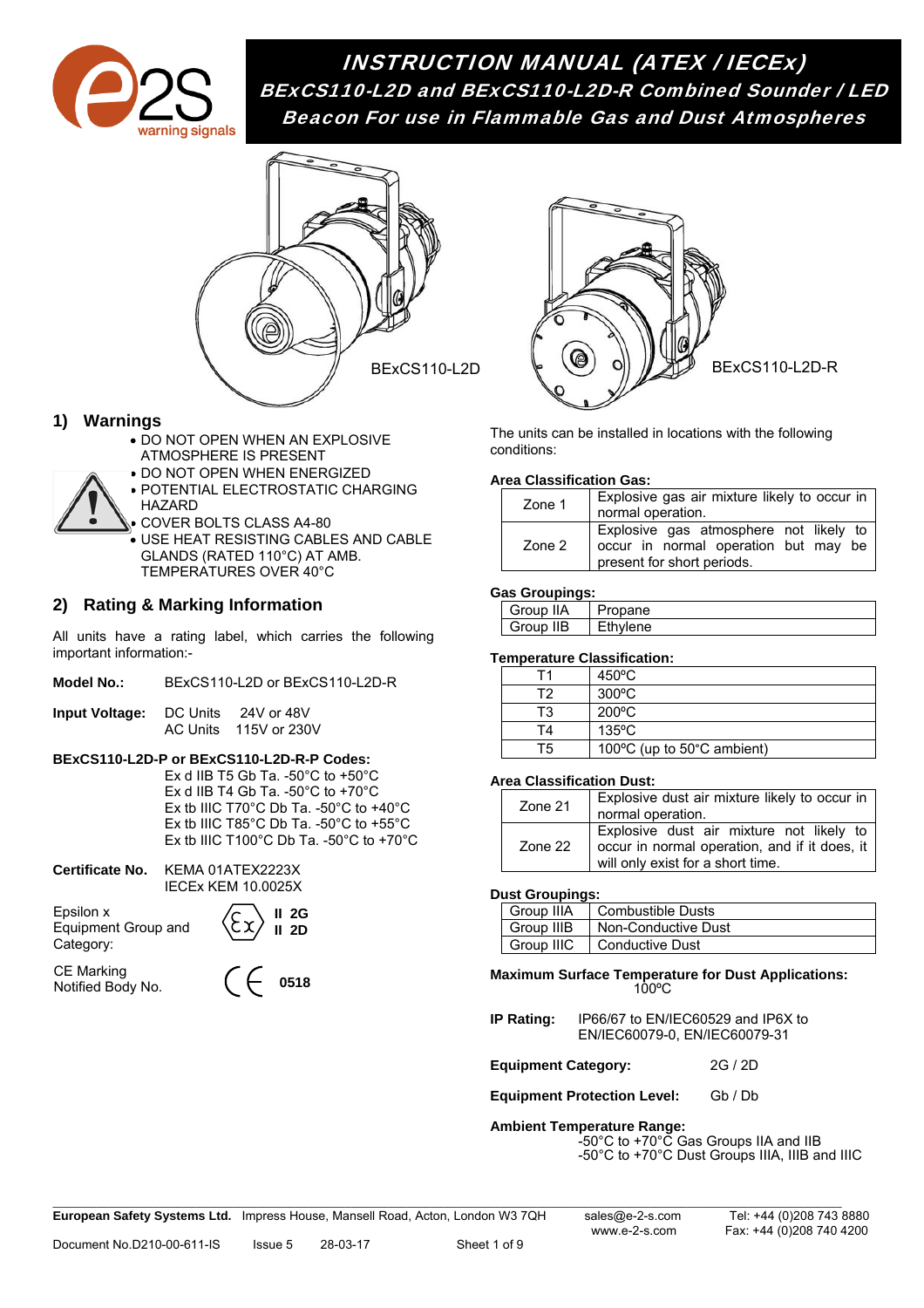# **3) Type Approval Standards**

The combined sounder beacon carries an EC Type Examination Certificate and IECEx Certificate of Conformity, and have been certified to comply with the following standards:

EN60079-0:2012+A11:2013 / IEC60079-0:2011 (Ed 6): Explosive Atmospheres - Equipment. General requirements

EN60079-1:2007 / IEC60079-1:2007 (Ed 6): Explosive Atmospheres - Equipment protection by flameproof enclosures "d"

EN 60079-31:2014 / IEC60079-31:2013 (Ed 2): Explosive Atmospheres - Equipment dust ignition protection by enclosure "t"

### **4) Installation Requirements**

The combined sounder beacon must only be installed by suitably qualified personnel in accordance with the latest issues of the relevant standards:

EN60079-14 / IEC60079-14: Explosive atmospheres - Electrical installations design, selection and erection

EN60079-10-1 / IEC60079-10-1: Explosive atmospheres - Classification of areas. Explosive gas atmospheres

EN60079-10-2 / IEC60079-10-2: Explosive atmospheres – Classification of areas. Explosive dust atmospheres

The installation of the combined sounder beacon must also be in accordance with any local codes that may apply and should only be carried out by a competent electrical engineer who has the necessary training.

# **5) Special Conditions of Use**

Repair of the flamepath / flameproof joints is not permitted.

The enclosure is non-conducting and may generate an ignition-capable level of electrostatic charges under certain extreme conditions (such as high-pressure steam). The user should ensure that the equipment is not installed in a location where it may be subjected to external conditions that might cause a build-up of electrostatic charges on non-conducting surfaces.

Additionally, cleaning of the equipment should be done only with a damp cloth.

# **6) Location and Mounting**

The location of the combined sounder beacon should be made with due regard to the area over which the warning signal must be visible. They should only be fixed to services that can carry the weight of the unit.

The BEx combined sounder beacon should be secured to any flat surface using the three 7mm fixing holes on the stainless steel U shaped mounting bracket. See Figure 1. The required angle can be achieved by loosening the two large bracket screws in the side of the unit, which allow adjustment of the combined sounder beacon in steps of 18°. On completion of the installation then two large bracket adjustment screws on the side of the unit must be fully tightened to ensure that the unit cannot move in service.



Fig. 1 Fixing Location for Combined Radial

### **7) Access to the Flameproof Enclosure**



Warning – High voltage may be present, risk of electric shock. DO NOT open when energised, disconnect power before opening.



To access the Ex d chamber, remove the four M6 hexagon socket head screws and withdraw the flameproof cover taking extreme care not to damage the flameproof joints in the process. M6 cover screws are Class A4-80 stainless steel and only screws of this category can be used for the enclosure.



Fig. 2 Accessing the Explosion proof Enclosure.

On completion of the installation, the flameproof joints should be inspected to ensure that they are clean and that they have not been damaged during installation.

Check that the earth bonding wire between the two castings is secure and the 'O' ring seal is in place. When replacing the flameproof cover casting ensure that it is square with the flameproof chamber casting before inserting. Carefully push the cover in place allowing time for the air to be expelled. Only after the cover is fully in place should the four M6 Stainless Steel A4-80 cover bolts and their spring washer be inserted and tightened down. If the cover jams while it is being inserted, carefully remove it and try again. Never use the cover bolts to force the cover into position.

\_\_\_\_\_\_\_\_\_\_\_\_\_\_\_\_\_\_\_\_\_\_\_\_\_\_\_\_\_\_\_\_\_\_\_\_\_\_\_\_\_\_\_\_\_\_\_\_\_\_\_\_\_\_\_\_\_\_\_\_\_\_\_\_\_\_\_\_\_\_\_\_\_\_\_\_\_\_\_\_\_\_\_\_\_\_\_\_\_\_\_\_\_\_\_\_\_\_\_\_\_\_\_\_\_\_\_\_\_\_\_\_\_\_\_\_\_\_\_\_\_\_\_\_\_\_\_ **European Safety Systems Ltd.** Impress House, Mansell Road, Acton, London W3 7QH sales@e-2-s.com Tel: +44 (0)208 743 8880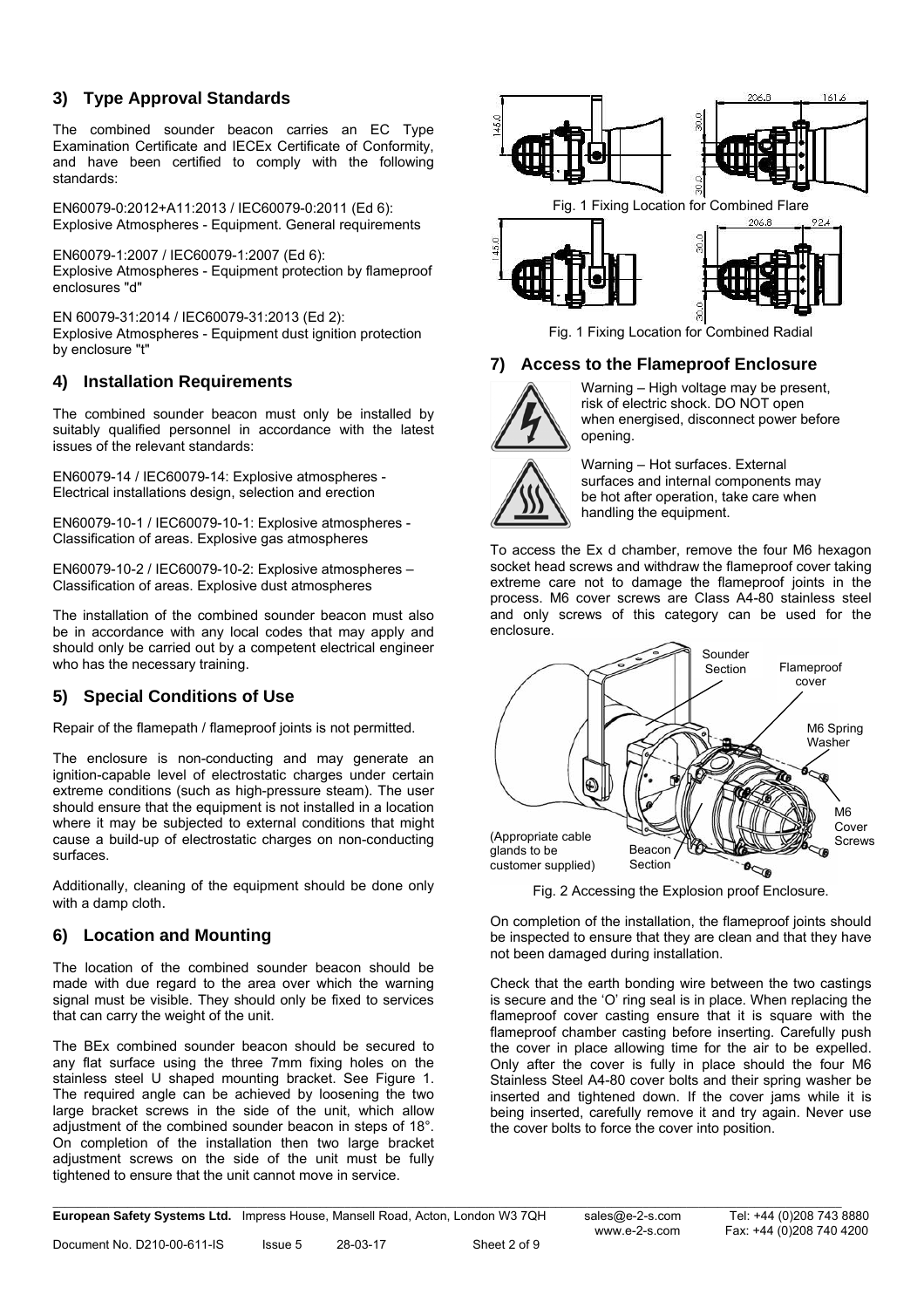### **8) Power Supply Selection**

It is important that a suitable power supply is used to run the equipment. The power supply selected must have the necessary capacity to provide the input current to all of the units.

The following table shows the input current taken by the various combined sounder beacons and shows the maximum voltage at which the combined sounder beacons can be operated:

| Model No.                    | <b>Nominal</b><br>I/P Voltage | Sounder<br><b>Current</b> | <b>Beacon</b><br><b>Current</b> | <b>Voltage Range</b> |
|------------------------------|-------------------------------|---------------------------|---------------------------------|----------------------|
| BExCS110-L2D<br><b>DC024</b> | 24Vdc                         | 265mA                     | 240 <sub>m</sub> A              | 20 - 28Vdc           |
| BExCS110-L2D<br><b>DC048</b> | 48Vdc                         | 130 <sub>m</sub> A        | 130 <sub>m</sub> A              | 42 - 54Vdc           |
| BExCS110-L2D<br>AC115        | 115Vac                        | 110 <sub>m</sub> A        | 95 <sub>m</sub> A               | 103.5-126Vac         |
| BExCS110-L2D<br>AC230        | 230Vac                        | 56 <sub>m</sub> A         | 48 <sub>m</sub> A               | 207-253Vac           |

#### Sounder Section

The input current to the sounder section will vary according to the voltage input level and the frequency of the tone selected. The current levels shown above are for the 440Hz Continuous tone @ nominal input voltage.

#### **Beacon Section**

The input current to the beacon section will vary according to the voltage input level. The current levels shown above are for nominal input voltage.

### **9) Selection of Cable. Cable Glands, Blanking Elements & Adapters**

When selecting the cable size, consideration must be given to the input current that each unit draws (see table above), the number of combined sounder beacons on the line and the length of the cable runs. The cable size selected must have the necessary capacity to provide the input current to all of the combined sounder beacons connected to the line.

For ambient temperatures over +40ºC the cable entry temperature may exceed +70ºC and therefore suitable heat resisting cables and cable glands must be used, with a rated service temperature of at least 110ºC

The dual cable gland entries have an M20 x 1.5 entry thread. To maintain the ingress protection rating and mode of protection, the cable entries must be fitted with suitably rated ATEX / IECEx certified cable glands and/or suitably rated ATEX / IECEx certified blanking devices during installation according to EN / IEC60079-14.

If a high IP (Ingress Protection) rating is required then a suitable sealing washer must be fitted under the cable glands or blanking plugs.

For use in explosive dust atmospheres, a minimum ingress protection rating of IP6X must be maintained.

The BEx combined sounder beacon range can be supplied with the following types of adapters:

M20 to ½" NPT M20 to ¾" NPT M20 to M25

It is important to note that stopping plugs cannot be fitted onto adapters, only directly onto the M20 entries.

Any other adapters used must be suitably rated and ATEX / IECEx certified adapters.

# **10) Earthing**

Both AC and DC combined sounder beacon units must be connected to an earth. The units are provided with internal and external earth terminals, the internal earth terminal is located in the sounder chamber section of the unit and the external terminal is located on the beacon chamber.



Fig. 3a Internal View of Sounder Casting



Fig. 3b Internal View of Cover

When using the internal earth terminal ensure that the stainless steel M4 flat washer is between the incoming earth wire and the bracket.

Internal earthing connections should be made to the Internal Earth terminal in the sounder casting using a ring crimp terminal to secure the earth conductor under the earth clamp. The earth conductor should be at least equal in size and rating to the incoming power conductors.

External earthing connections should be made to the M5 earth stud, using a ring crimp terminal to secure the earth conductor to the earth stud. The external earth conductor should be at least 4mm² in size.

\_\_\_\_\_\_\_\_\_\_\_\_\_\_\_\_\_\_\_\_\_\_\_\_\_\_\_\_\_\_\_\_\_\_\_\_\_\_\_\_\_\_\_\_\_\_\_\_\_\_\_\_\_\_\_\_\_\_\_\_\_\_\_\_\_\_\_\_\_\_\_\_\_\_\_\_\_\_\_\_\_\_\_\_\_\_\_\_\_\_\_\_\_\_\_\_\_\_\_\_\_\_\_\_\_\_\_\_\_\_\_\_\_\_\_\_\_\_\_\_\_\_\_\_\_\_\_ **European Safety Systems Ltd.** Impress House, Mansell Road, Acton, London W3 7QH sales@e-2-s.com Tel: +44 (0)208 743 8880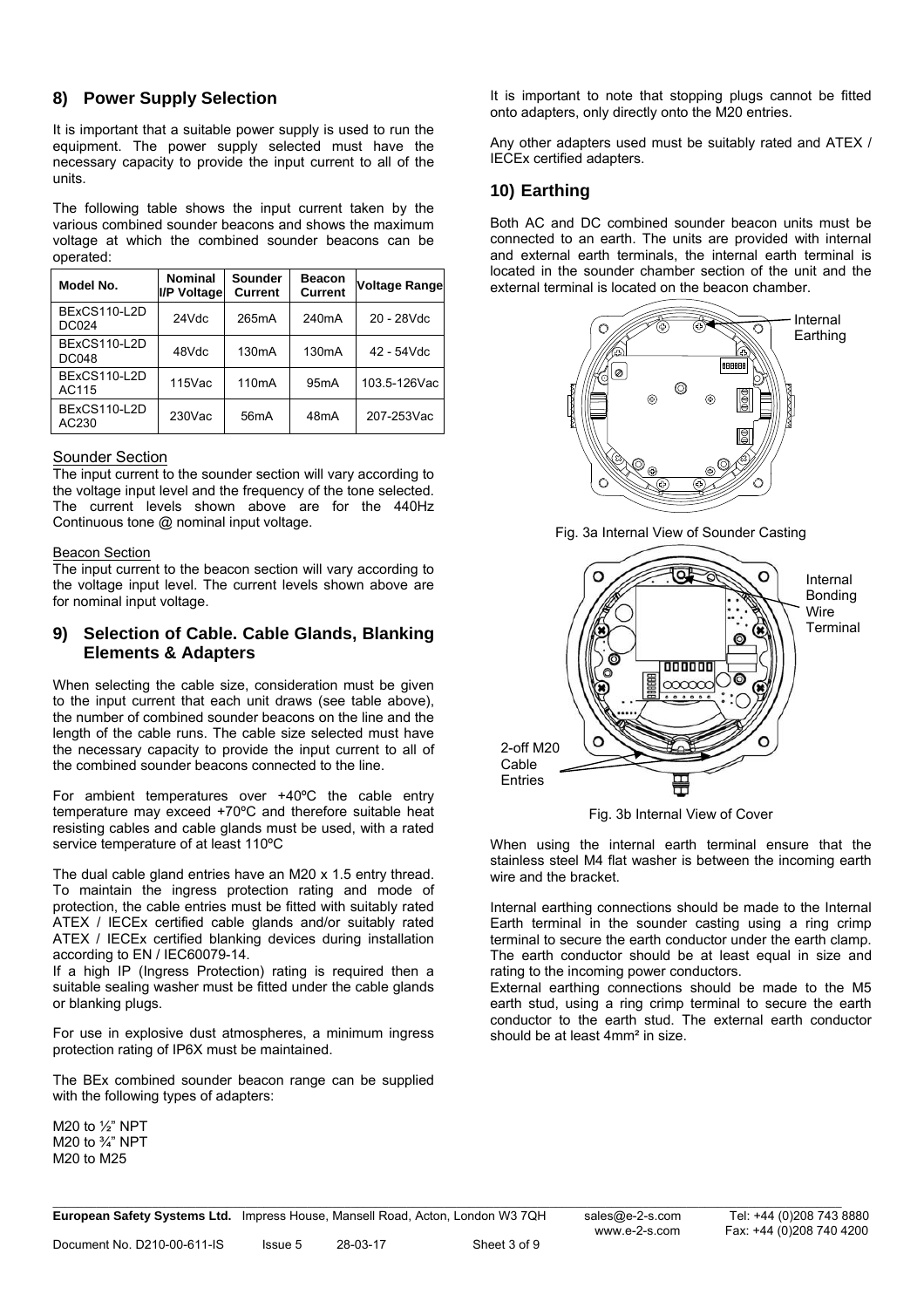### **11) Cable Connections**

The combined sounder beacon unit BExCS110-L2D has separate printed circuit boards in the sounder and beacon sections. The terminals for the sounder are on the printed circuit board in the sounder section and the terminals for the beacon are on the printed circuit board in the beacon section (see figures 4a, 4b, 6a and 6b). See section 7 of this manual for access to the enclosure. See section 12 and 13 for AC and DC wiring diagrams respectively.

Wires having a cross sectional area between 0.5 mm<sup>2</sup> to 2.5mm² can be connected to each terminal way. If an input and output wire is required the 2-off Live/Neutral or +/ terminals can be used. If fitting 2-off wires to one terminal way the sum of the 2-off wires must be a maximum cross sectional area of 2.5mm². Strip wires to 8mm. Wires may also be fitted using ferrules. Terminal screws need to be tightened down with a tightening torque of 0.45 Nm / 5 Lb-in. When connecting wires to the terminals great care should be taken to dress the wires so that when the cover is inserted into the chamber the wires do not exert excess pressure on the terminal blocks. This is particularly important when using cables with large cross sectional areas such as 2.5mm².

# **12) AC Wiring**

A 2-way terminal block is provided on the AC Sounder for power. There are 1-off Live and 1-off Neutral terminals in total. A 3-way terminal is provided for stage switching. There are 1-off stage 2, 1-off stage 3 and 1-off common terminals in total. A 6-way terminal block is provided on the AC LED beacon. There are 2-off Live, 2-off Neutral and 2-off Earth terminals in total.

### **12.1 Wiring Diagrams**



Fig 3a. BExCS110-L2D AC Simplified Block Diagram for simultaneous operation



Fig 3b. BExCS110-L2D AC Simplified Block Diagram for independent operation

### **12.2 Sounder Stage Switching**

#### **12.2.1 Units First Stage Tones**



**12.2.2 AC Units Second and Third Stage Tone Selection** 

To select the second and third stage tones on the BExCS110 AC sounder.





Fig. 4a Sounder AC Terminals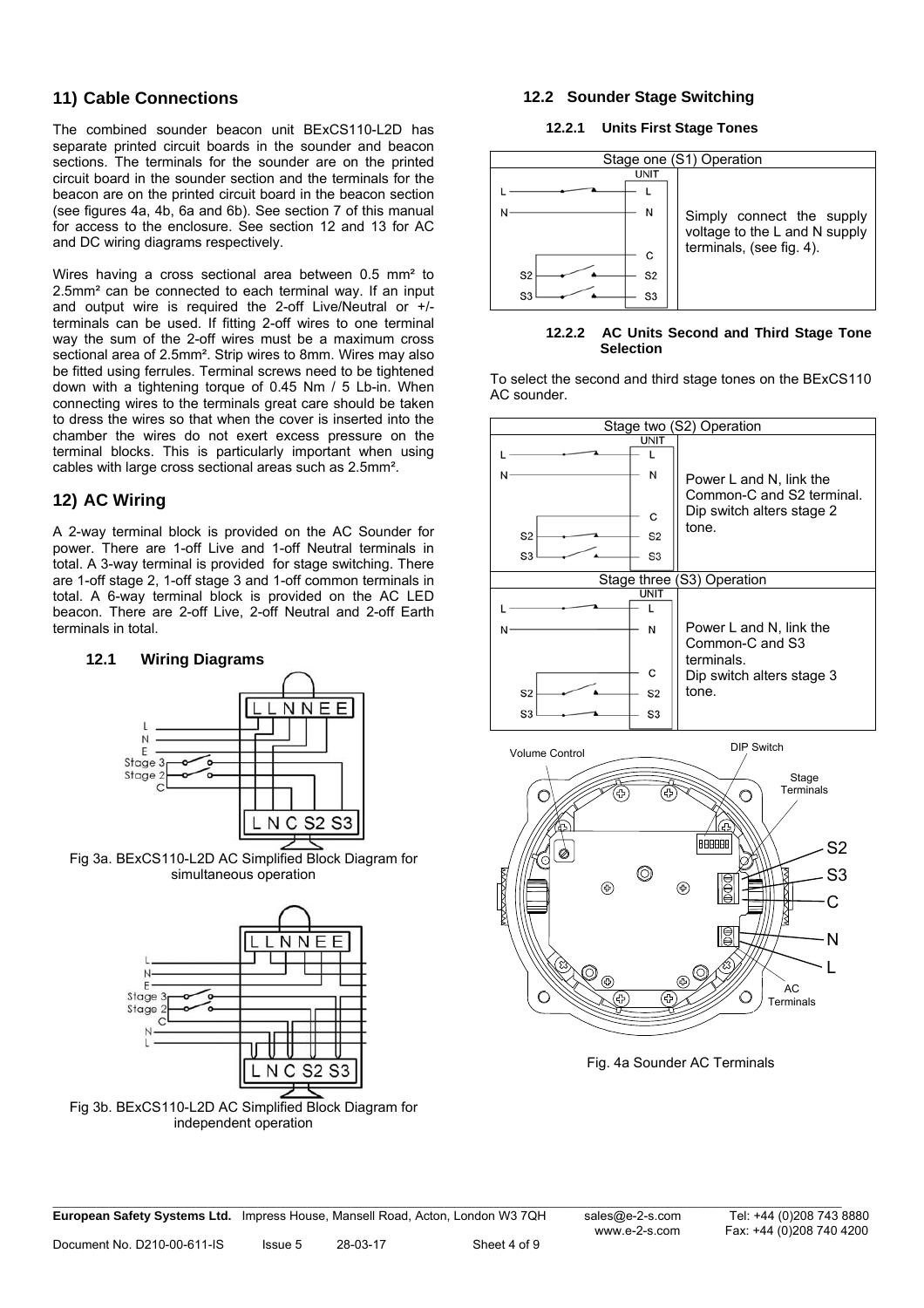

Fig. 4a Beacon AC Terminals

### **13) DC Wiring**

A 4-way terminal block is provided on the DC Sounder. There are 1-off +ve, 1-off -ve, 1-off stage 2 and 1-off stage 3 terminals in total. A 6-way terminal block is provided on the DC LED beacon. There are 2-off +ve, 2-off –ve, 1-off S2 and 1-off S3 terminals in total.



Fig 5a. BExCS110-L2D DC Simplified Block Diagram for simultaneous operation (negative switching)



Fig 5b. BExCS110-L2D DC Simplified Block Diagram for independent operation (negative switching)

### **13.2 Stage Switching**

### **13.2.1 Units First Stage Tones**



### **13.2.2 DC Units Second and Third Stage Tone Selection**

For units set up for –ve switching (default setting):





Fig. 6a DC Terminals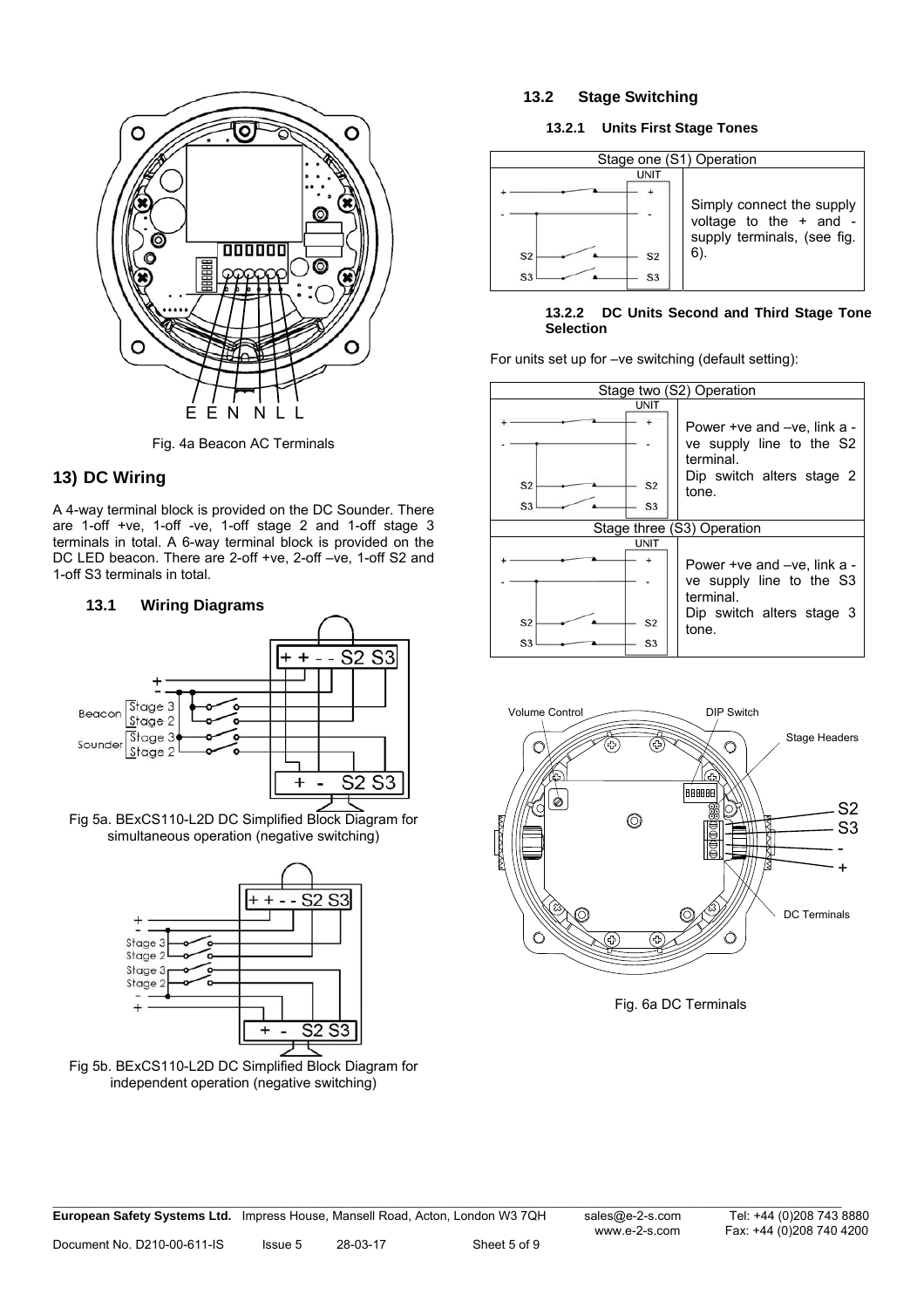

Fig. 6b Beacon DC Terminals

#### **13.3 Stage Switching Polarity (DC Units Only)**

The BExCS110-L2D DC sounders has the facility to use either +ve or –ve switching to change the tone to the second and third stages. Negative switching is the default setting. For –ve switching connect the two headers on the pcb to the lefthand (marked –ve) and centre pins. For +ve switching connect the headers to the right hand (marked +ve) and the centre pins. (Refer to Fig. 7)



Fig. 7 Stage Switching Polarity

### **13.4 Line Monitoring**

On BExCS110-L2D DC units, dc reverse line monitoring can be used if required. All DC sounders have a blocking diode fitted in their supply input lines. An end of line monitoring diode or an end of line monitoring resistor can be connected across the +ve and –ve terminals. If an end of line resistor is used it must have a minimum resistance value of 3k3Ω and a minimum power rating of 0.5 watts or a minimum resistance value of 500 $Ω$  and a minimum power rating of 2 watts.

The resistor must be connected directly across the +ve and ve terminals as shown in the following drawing. The resistor leads should be kept as short as possible.



Fig. 8a End of Line Resistor Placement for Sounder Board



Fig. 8b End of Line Resistor Placement for Beacon Board

### **14) Wiring the combined sounder/beacon for simultaneous operation**

The sounder and beacon sections can be wired to the same input supply so that they operate simultaneously or they can be wired to separate input supplies so they can be operated independently (see fig. 3, 5 & 6).

If the sounder and beacon sections are connected to the same input supply. The incoming cables should be connected to the input terminals on the beacon board and the two link wires, that are supplied with the unit, should be used to link the supply from the interconnecting terminals on the beacon board down to the supply terminals on the sounder board.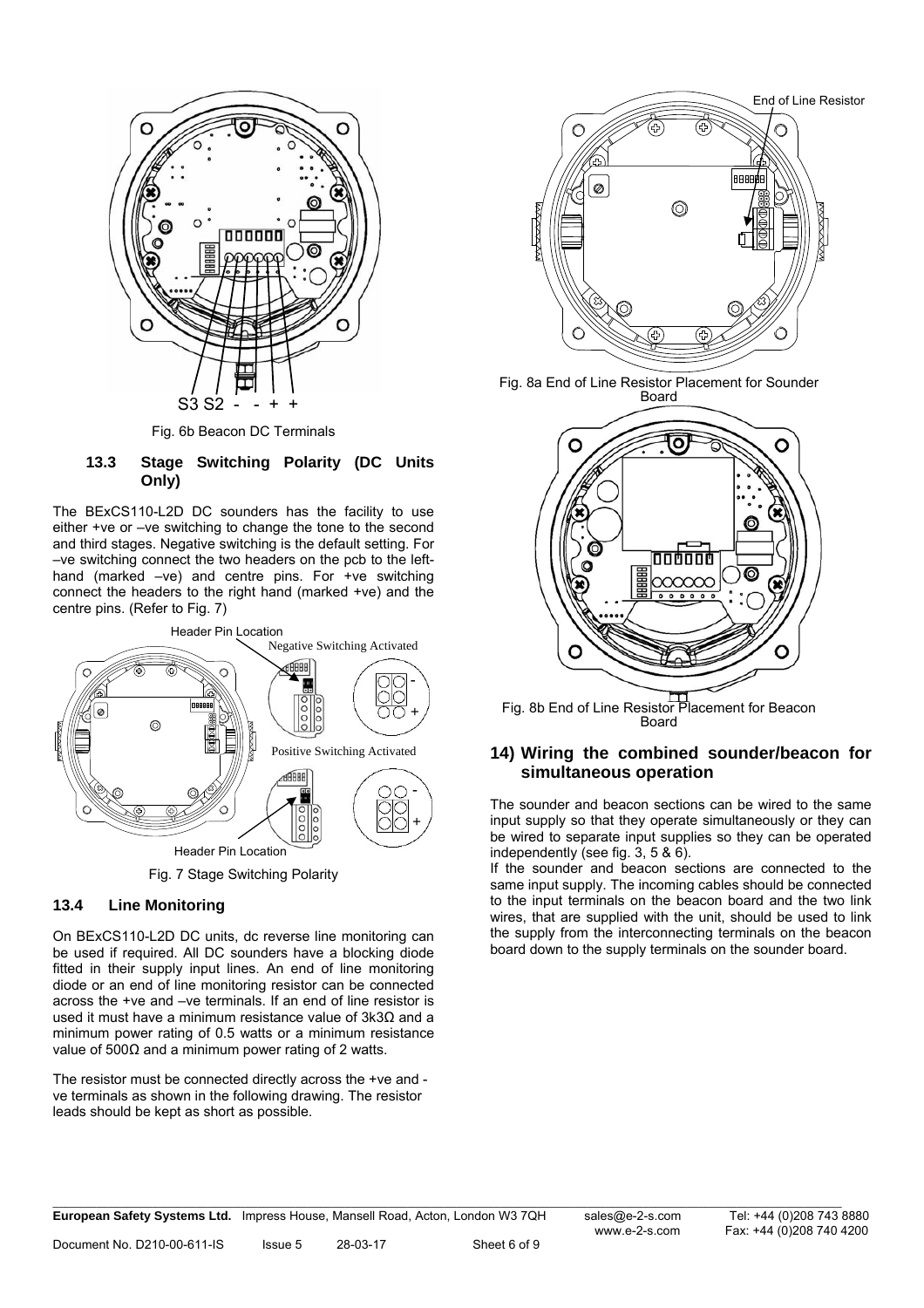### **15) Settings**

### **15.1 Tone Selection**

The sounders have 32 different tones that can be selected for the first stage alarm. The sounders can then be switched to sound second and third stage alarm tones. The tones are selected by operation of a DIP switch on the pcb for both DC and AC units. The tone table on page seven shows the switch positions for the 32 tones and which tones are available for the second and third stages. To operate the sounder on stage one simply connect the supply voltage to the normal supply terminals (+ve and –ve for DC units, L and N for AC units).

### **15.2 Volume Control**



Warning - High noise levels above 85dB(A) during operation. High levels of noise may cause hearing loss, wear suitable ear protection when equipment is in operation.

The output level of the BEx sounder can be set by adjusting the volume control potentiometer (see Fig 9) with the exception of 12V DC units. For maximum output, set the potentiometer fully clockwise.





Volume Control Potentiometer  $\circledcirc$ 

BExCS110-L2D DC Fig. 9 Location of Volume Control Potentiometer

# **15.3 Flash Rate Settings**

Table 1: Switch Positions for Flash Patterns



Warning – high-intensity light source. Avoid looking directly at the light source for extended periods of time.

The BExCS110L2D beacons can produce different flash patterns as shown in Table 1. The flash patterns are selected by operation of the flash setting DIP switch on the PCB, Fig 6.

| Switch<br>Setting | S1 Mode                          | S <sub>2</sub> Mode                     | S3 Mode                                 |
|-------------------|----------------------------------|-----------------------------------------|-----------------------------------------|
| (123456)          | (DC & AC)                        | (DC Only)                               | (DC Only)                               |
| 000000            | Steady High<br>Power             | Flashing 1Hz                            | <b>Flashing Triple</b><br><b>Strike</b> |
| 000001            | Steady Low<br>Power              | Flashing 1Hz                            | <b>Flashing Triple</b><br>Strike        |
| 100000            | Flashing 1Hz                     | Flashing<br>Double Strike               | <b>Flashing Triple</b><br>Strike        |
| 101000            | Flashing<br>$1.5$ Hz             | Flashing 2Hz                            | Flashing<br>Double Strike               |
| 010000            | Flashing 2Hz                     | <b>Flashing Triple</b><br><b>Strike</b> | <b>Flashing Triple</b><br>Strike        |
| 110000            | Flashing<br>Double Strike        | Steady High<br>Power                    | <b>Flashing Triple</b><br><b>Strike</b> |
| 001000            | Flashing<br><b>Triple Strike</b> | Flashing 2Hz                            | Flashing<br>Double Strike               |



Fig. 9: DIP Switch Location

Fax: +44 (0)208 740 4200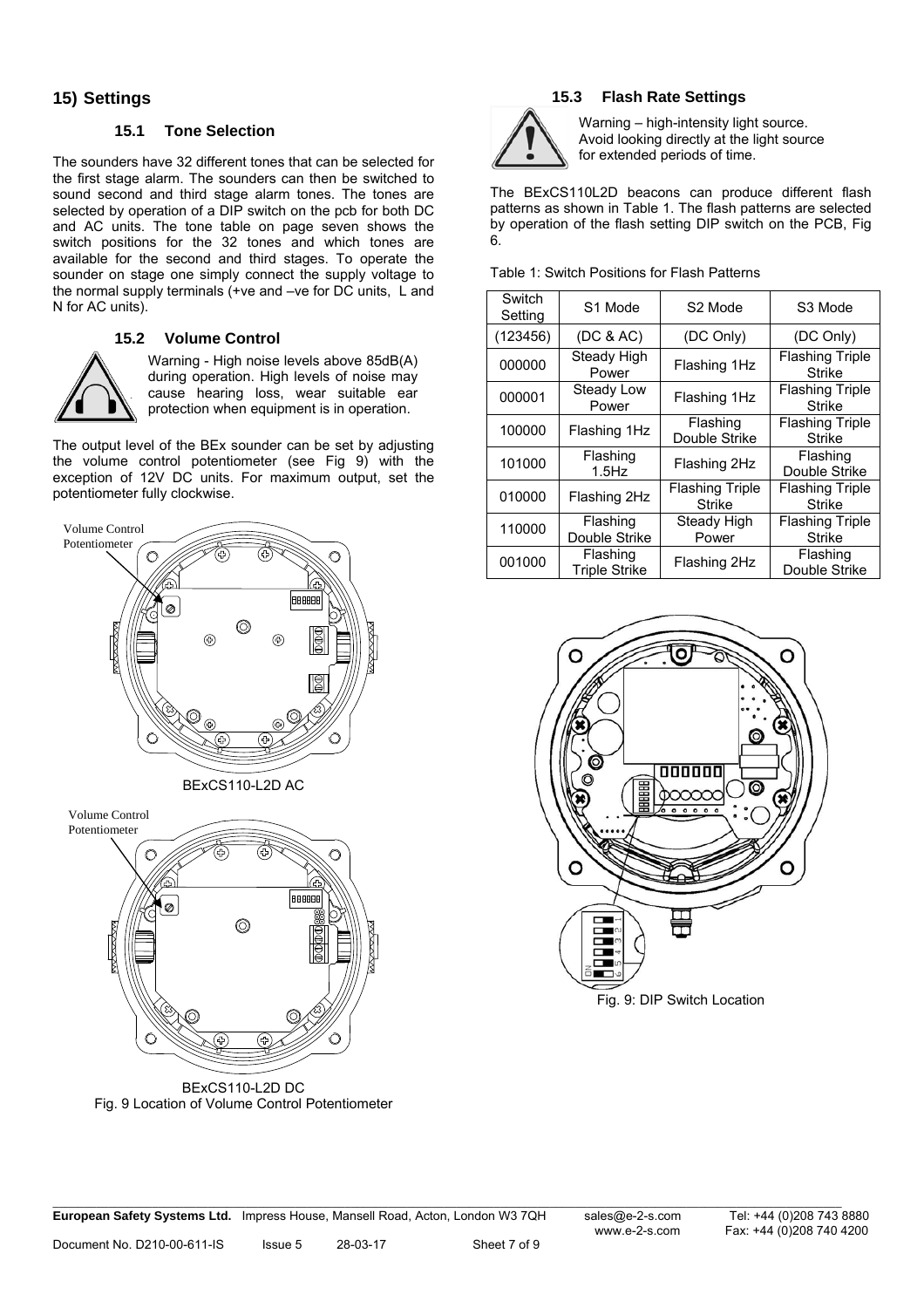# **16) Interchangeable & Spare Parts**



Warning – Hot surfaces. External surfaces and internal components may be hot after operation, take care when

The beacon cover is interchangeable, contact E2S Ltd for a replacement cover available in various colours.

To change the cover, unscrew the M5 socket head screws and remove the M5 screws, M5 spring & flat washers.



Fig. 11 Removal of cover

Remove the guard and replace the old cover with the new cover.



Fig. 12 Changing of cover

\_\_\_\_\_\_\_\_\_\_\_\_\_\_\_\_\_\_\_\_\_\_\_\_\_\_\_\_\_\_\_\_\_\_\_\_\_\_\_\_\_\_\_\_\_\_\_\_\_\_\_\_\_\_\_\_\_\_\_\_\_\_\_\_\_\_\_\_\_\_\_\_\_\_\_\_\_\_\_\_\_\_\_\_\_\_\_\_\_\_\_\_\_\_\_\_\_\_\_\_\_\_\_\_\_\_\_\_\_\_\_\_\_\_\_\_\_\_\_\_\_\_\_\_\_\_\_ **European Safety Systems Ltd.** Impress House, Mansell Road, Acton, London W3 7QH sales@e-2-s.com Tel: +44 (0)208 743 8880

Fax: +44 (0)208 740 4200

Fit the guard back on to the cover and casting, align the holes of the guard, cover and casting. To reattach the cover, the fixings MUST be in the order shown in figure 12.



Fig. 13 Cover and Guard Fixtures

### **17) Maintenance, Overhaul & Repair**

Maintenance, repair and overhaul of the equipment should only be carried out by suitably qualified personnel in accordance with the current relevant standards:

| EN60079-19  | Explosive atmospheres - Equipment repair, |
|-------------|-------------------------------------------|
| IEC60079-19 | overhaul and reclamation                  |
| EN 60079-17 | Explosive atmospheres - Electrical        |
| IEC60079-17 | installations inspection and maintenance  |

To avoid a possible ELECTROSTACTIC CHARGE the unit must only be cleaned with a damp cloth.

Units must not be opened while an explosive atmosphere is present.

If opening the unit during maintenance operations a clean environment must be maintained and any dust layer removed prior to opening the unit.

Flameproof threaded joints and cemented joints are not intended to be repaired.